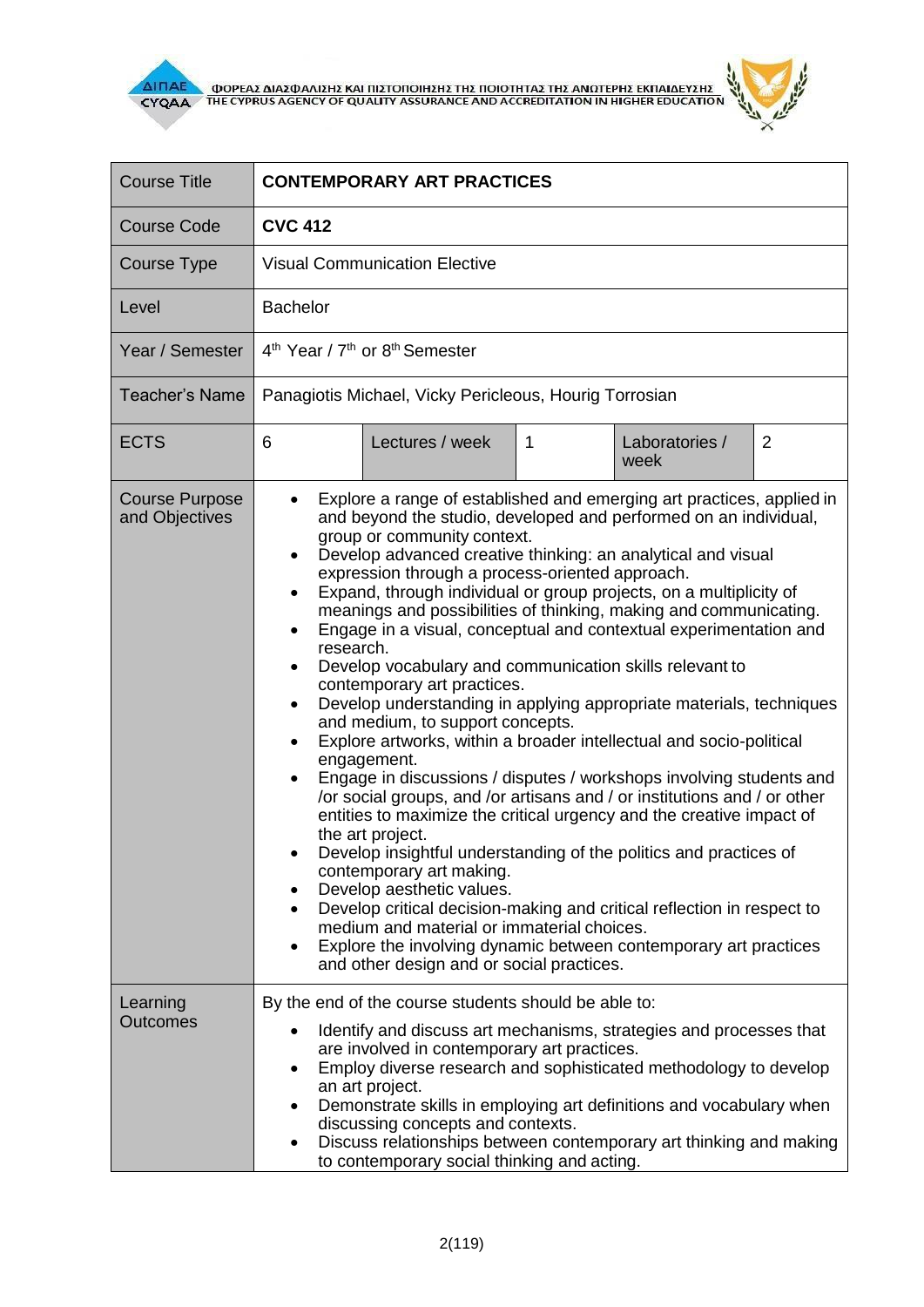



|                         | Discuss relationships between contemporary art practices to applied<br>forms of producing.<br>Develop awareness of pivotal contemporary discourses<br>and<br>$\bullet$<br>urgencies.<br>Interpret critical discourses into engaging art works.<br>$\bullet$<br>Create expanded networks with artisans, professionals and / or social<br>$\bullet$<br>groups.<br>Produce intricate artworks that reflect on critical issues with a<br>contemporary art lexicon.<br>Evaluate art as a mediator between people, concepts and ideologies.                                                                                                                                                                                                                                                                                                                                                                                                                                                                                                                                                                                                                                                                                                                                                                                                                                     |              |                                                                                |
|-------------------------|---------------------------------------------------------------------------------------------------------------------------------------------------------------------------------------------------------------------------------------------------------------------------------------------------------------------------------------------------------------------------------------------------------------------------------------------------------------------------------------------------------------------------------------------------------------------------------------------------------------------------------------------------------------------------------------------------------------------------------------------------------------------------------------------------------------------------------------------------------------------------------------------------------------------------------------------------------------------------------------------------------------------------------------------------------------------------------------------------------------------------------------------------------------------------------------------------------------------------------------------------------------------------------------------------------------------------------------------------------------------------|--------------|--------------------------------------------------------------------------------|
| Prerequisites           |                                                                                                                                                                                                                                                                                                                                                                                                                                                                                                                                                                                                                                                                                                                                                                                                                                                                                                                                                                                                                                                                                                                                                                                                                                                                                                                                                                           | Corequisites |                                                                                |
| <b>Course Content</b>   | The course enables students to explore and produce artworks / projects<br>encompassing a multiplicity of concepts and mediums of both, established<br>and emerging approaches, in respect to contemporary art practices; thus<br>opening up possibilities for the student, towards alternative ways of making<br>and displaying work. Through a series of theoretical, contextual and -<br>primarily - practical paradigms and investigations, students are therefore,<br>asked to explore individual lines of enquiries within art contexts, art<br>processes and art making. Hence, relations between applied and fine art<br>would be discussed, translations between contexts would be debated and<br>creative methods and strategies would be employed in all stages of the<br>student's project and in respect to an insightful understanding of<br>contemporary art thinking - and making.<br>Students are also encouraged to become involved in collaborative projects<br>and to work with external professionals, teams, artisans, and inspiring<br>individuals. In respect to that, students would be greatly encouraged to<br>develop projects involving communities and /or relevant institutions.<br>Emphasis will be given in developing projects that explore urgencies and<br>disputes that run across societies, individuals and / or multiple entities. |              |                                                                                |
| Teaching<br>Methodology | The course is delivered through a series of illustrated lectures and audio-<br>visual presentations on contemporary art practices, theories and contexts.<br>Extensive project briefing, discussions in and out of class, workshops, and<br>presentations by visiting lecturers will engage students in current fine art<br>processes and concepts; of various forms, debates and issues within<br>contemporary fine art practice. Interim and formal group critiques of<br>students' practical work, personal research, development and presentation<br>progress. In addition, students have access to personal tutorials, which<br>become an integral part of the teaching methodology. Students are also<br>encourage to work out of the studio and be-come engaged in community or<br>other creative contexts.                                                                                                                                                                                                                                                                                                                                                                                                                                                                                                                                                        |              | of work in progress, allow for constructive criticism and examination of class |
| <b>Bibliography</b>     | <b>Book References</b><br>1. Joshua Decter, 'Art Is a Problem Selected Criticism, Essays, Interviews<br>and Curatorial Projects (1986-2012)', John Miller (ed.), JRP Ringier, 2013                                                                                                                                                                                                                                                                                                                                                                                                                                                                                                                                                                                                                                                                                                                                                                                                                                                                                                                                                                                                                                                                                                                                                                                        |              |                                                                                |